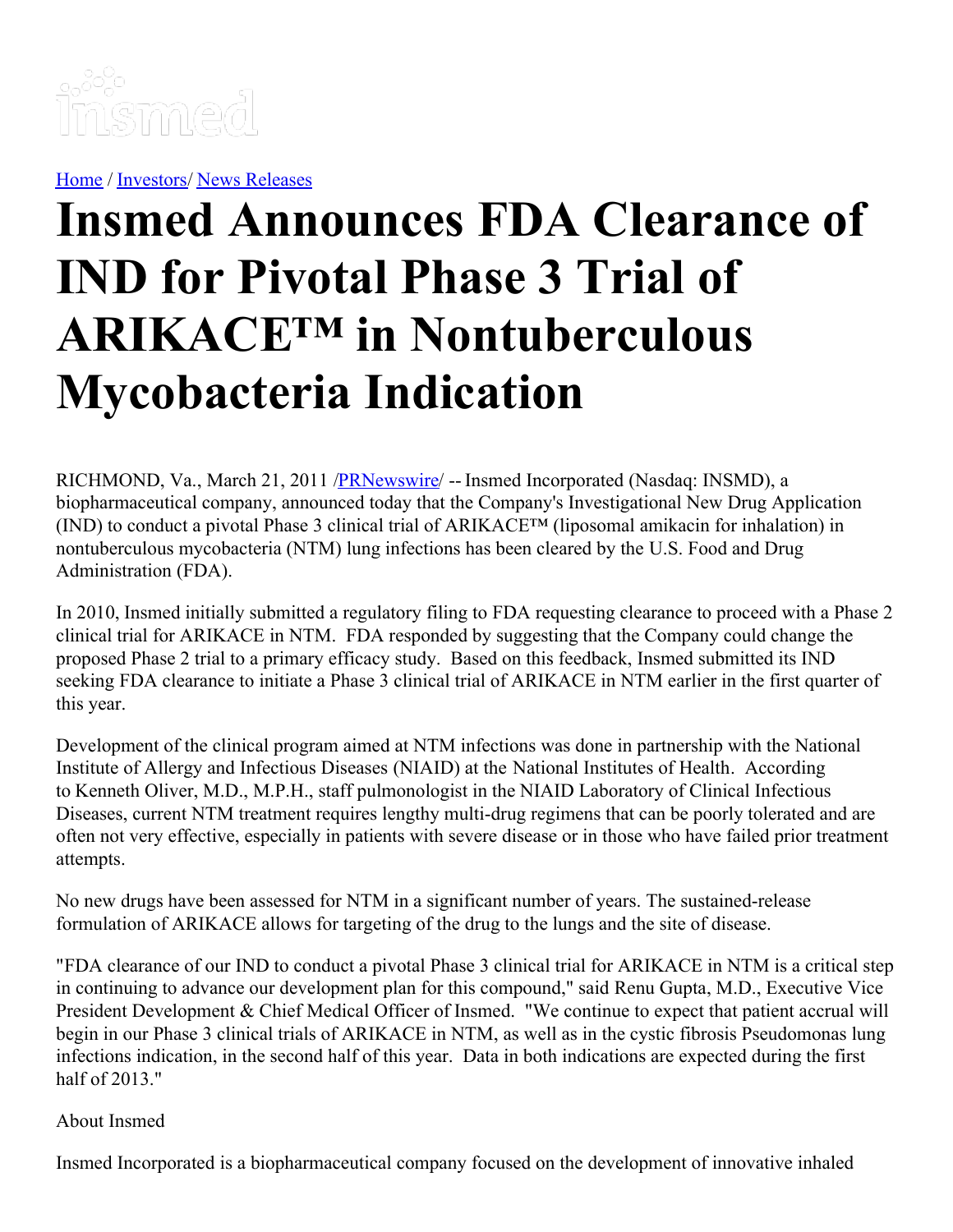pharmaceuticals for the site-specific treatment of serious lung diseases, and has a proprietary protein platform aimed at niche markets with unmet medical need. Insmed's primary focus is on the development of inhaled antibiotic therapy delivered via proprietary advanced pulmonary liposome technology in areas of high unmet need in lung diseases. For more information, please visit [http://www.insmed.com](http://www.insmed.com/).

## About ARIKACE™

ARIKACE™ is a form of the antibiotic amikacin, which is enclosed in nanocapsules of lipid called liposomes. This advanced pulmonary liposome technology prolongs the release of amikacin in the lungs while minimizing systemic exposure. The treatment uses biocompatible lipids endogenous to the lung that are formulated into small (0.3 micron), charge-neutral liposomes that enable penetration of the biofilm. ARIKACE is administered once daily using an optimized, investigational eFlow® Nebulizer System (PARI Pharma GmbH), a novel, highly efficient and portable aerosol delivery system enabling more effective distribution in the lungs.

ARIKACE has been granted orphan drug status inthe United States by the FDA, and has received an orphan drug designation in Europe by the European Medicines Agency for the treatment of Pseudomonas infections in patients with CF. The Company intends to file for orphan drug designation for NTM lung infections in both the United States and the European Union by the end of 2011.

### About Nontuberculous Mycobacteria (NTM)

Nontuberculous mycobacteria (NTM) are organisms found in the soil and water that can cause serious lung disease in susceptible individuals, for which there are currently limited effective treatments. NTM lung disease is often a chronic condition that can lead to progressive inflammation and lung damage, characterized by bronchiectasis and cavitary disease. NTM infections often require lengthy hospital stays for medical management. Treatment usually involves lengthy multi-drug regimens that can be poorly tolerated and with limited effectiveness, especially in patients with severe disease or in those who have failed prior treatment attempts. According to a proprietary SDI Healthcare Database, in the U.S. in 2008, there were approximately 32,000 patients who had a physician office visit for a primary diagnosis of NTM, and about 14,400 patients who had a hospital visit with an NTM diagnosis.

## About eFlow® Technology and PARI Pharma

ARIKACE is delivered by an optimized, investigational eFlow® Nebulizer System developed by PARI Pharma and optimized specifically for ARIKACE. The optimized, investigational eFlow Nebulizer System uses eFlow Technology to enable highly efficient aerosolization of medication including liposomal formulations via a vibrating, perforated membrane that includes thousands of laser drilled holes. Compared to other nebulization technologies, eFlow Technology produces aerosols with a very high density of active drug, a precisely defined droplet size, and a high proportion of respirable droplets delivered in the shortest possible period of time. eFlow® Technology is not an ultrasonic nebulizer technology, and it is not a general purpose electronic aerosol generator nebulizer technology. Combined with its quiet mode of operation, small size, light weight, and battery use, eFlow Technology reduces the burden of taking daily, inhaled treatments. PARI Pharma focuses on the development of aerosol delivery devices and comprehensive inhalation drug development to advance aerosol therapies where drug and device can be optimized together. Online at [www.paripharma.com](http://www.paripharma.com/).

#### Forward-Looking Statements

This release contains forward-looking statements which are made pursuant to provisions of Section 21E of the Securities Exchange Act of 1934. Investors are cautioned that such statements in this release, including